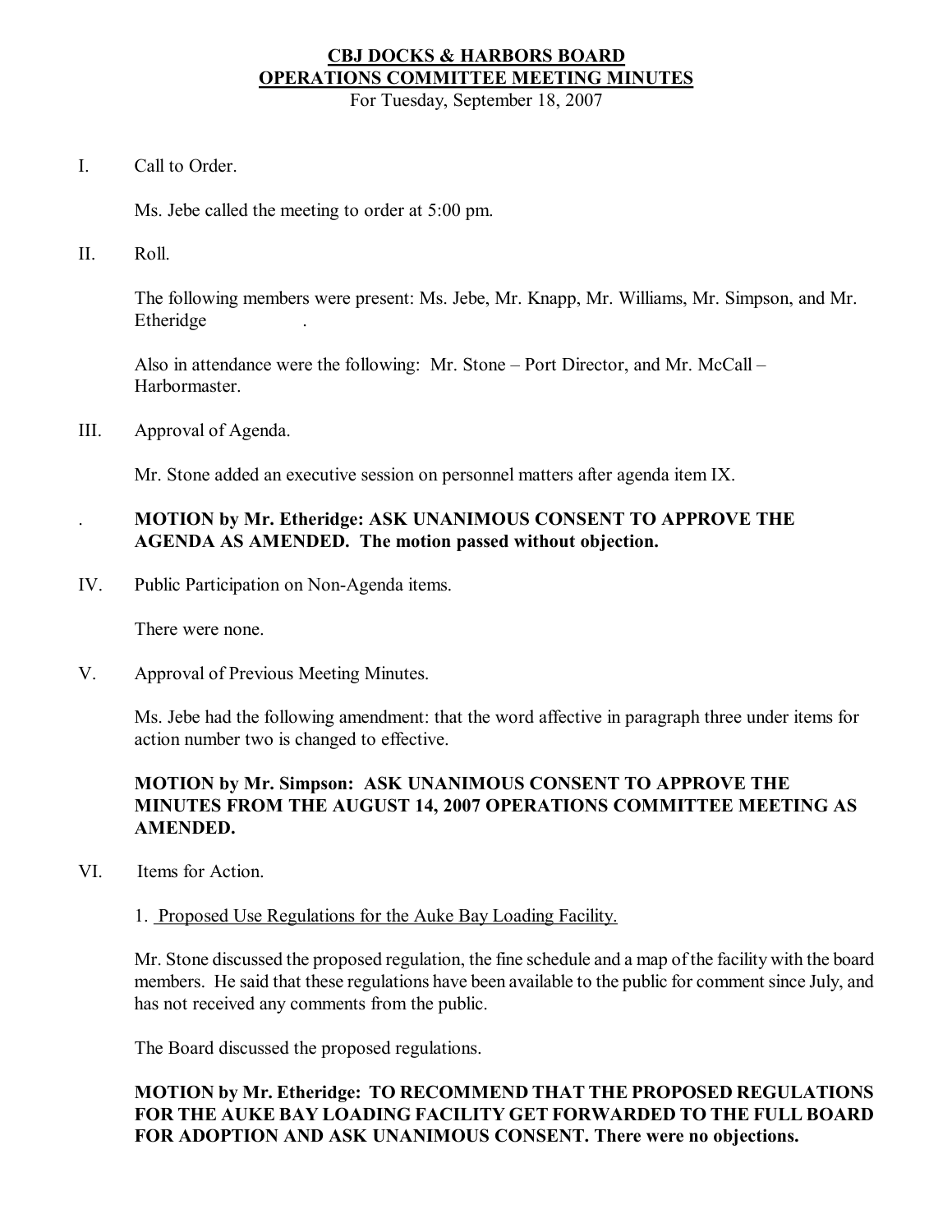#### VII. Items for Action (continued)

#### 2. Pacific Seaflight Speed Limit Exemption Request.

Mr. Stone said that Pacific Seaflight is in the process of implementing a high-speed ferry and is asking the board to amend the speed limit regulations to exempt this type of vessel.

Mr. Linus Romey president of Pacific Seaflight attended the meeting to ask the board for a speed limit exemption for the wing-in-ground (WIG) vessels, as they do not fall under any of the current exemptions. He said that in normal operation these vessels throw no wake.

A discussion followed.

## **MOTION by Mr. Simpson: ASK UNANMIOUS CONSENT TO RECOMMEND THAT THE BOARD ADOPT AN AMENDMENT TO THE SPEED LIMIT REGULATION EXEMPTING THE WIG VESSELS. There were no objections.**

3. Winter Parking at the Steamship Brickyard.

Mr. Stone received an e-mail from the city manager Rod Swope asking if the harbor department can keep the Steamship Wharf Brickyard (Brickyard) open for public parking during the winter. The mental health subport parking area will be closed to the public. Mr. Stone said that the Brickyard has been open before but there were the following concerns:

1. Snow removal – snow builds up and becomes slushy, and is hard to move around Mr. Stone said that the harbor department isn't staffed to handle the snow removal.

- 2. Process of snow removal causes damage and wear to the bricks
- 3. General wear grease and oil stains.

Mr. Stone said that opening the Steamship Wharf Brickyard would not be a problem if the streets department helped with snow removal and clean up.

The Board discussed the issue and came up with the following stipulations for the opening of the brickyard for public parking:

- 1. That CBJ pays for damages
- 2. That CBJ pays for snow removal
- 3. That there is no overnight parking

**MOTION by Mr. Etheridge: ASK UNANIMOUS CONSENT TO RECOMMEND THAT THE ASSEMBLY ALLOW VEHICLE PARKING AT THE STEAMSHIP WHARF BRICKYARD DURING THE OFF SEASON DUE TO THE CLOSURE OF THE SUBPORT PARKING LOT WITH THE EXECPTIONS OF THE BOARD MEMBERS. There were no objections.**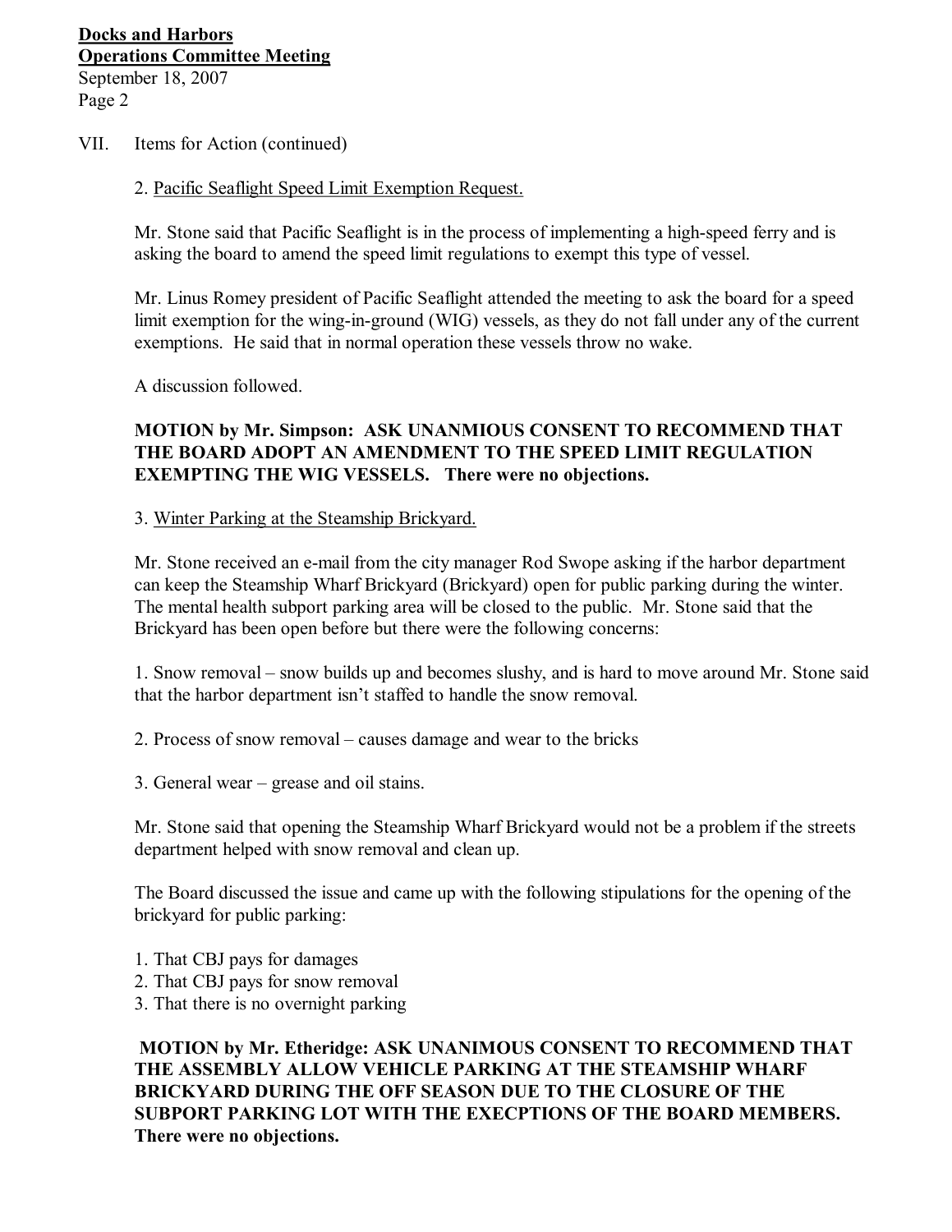- VII. Items for Information/Discussion.
	- 1. North Douglas Launch Ramp Safety and Security Enhancements.

Mr. Stone presented the board with e-mails asking the board to consider purchasing a video camera arrangement to help prevent vandalism at the North Douglas Launch Ramp. Mr. Stone spoke with Ben Haight and he said that there are a couple of issues, one being there is no power, there is no communications**,** and there are no lights. He said it would cost about \$1500 for a report describing what can be done and how much. Mr. Stone said that AEL&P quoted \$21,000 for the installation of poles for parking lot lighting.

Scott Spickler of North Douglas attended the meeting to tell the board that he feels the North Douglas ramp is lacking improvements from the Harbor Department. He feels that the installation of the poles for parking lot lighting is a good investment as a good first step towards ramp security.

A discussion followed.

**MOTION by Mr. Knapp: ASK UNANIMOUS CONSENT TO PROCEED WITH THE INSTALLATION OF THE LIGHTING FOR \$21,000 SUBJECT TO AVAILABILIY OF FUNDING. TO COMMISSION BEN HAIGHT TO TAKE A LOOK AT OTHER OPTIONS THAT ARE AVAIABLE FOR NORTH DOULAS AND/OR OTHER PLACES. There were no objections.**

VIII. Staff & Member Reports.

There were none.

IX. Committee Administrative Matters.

The next meeting will be October 16, 2007 at 5:00 pm.

## **MOTION by Mr. Etheridge: ASK UNANIMOUS CONSENT TO MOVE INTO EXECTIVE SESSION TO DISCUSS PERSONELL MATTERS. There were no objections**

The board went into an executive session at 5:40 p.m.

## **MOTION by Mr. Knapp: ASK UNANIMOUS CONSENT TO ADJOURN EXECTUTIVE SESSION AND RETURN TO REGULAR SESSION. There were no objections**

The board returned from executive session at 5:58 p.m.

**MOTION by Mr. Williams: ASK UNANIMOUS CONSENT TO HAVE THE BOARD SEND LOU MCCALL A LETTER OF APPRECIATION FOR HIS JOB PERFORMANCE AND HAVE THE LETTER PLACED IN HIS PERSONNEL FILE. There were no objections.**